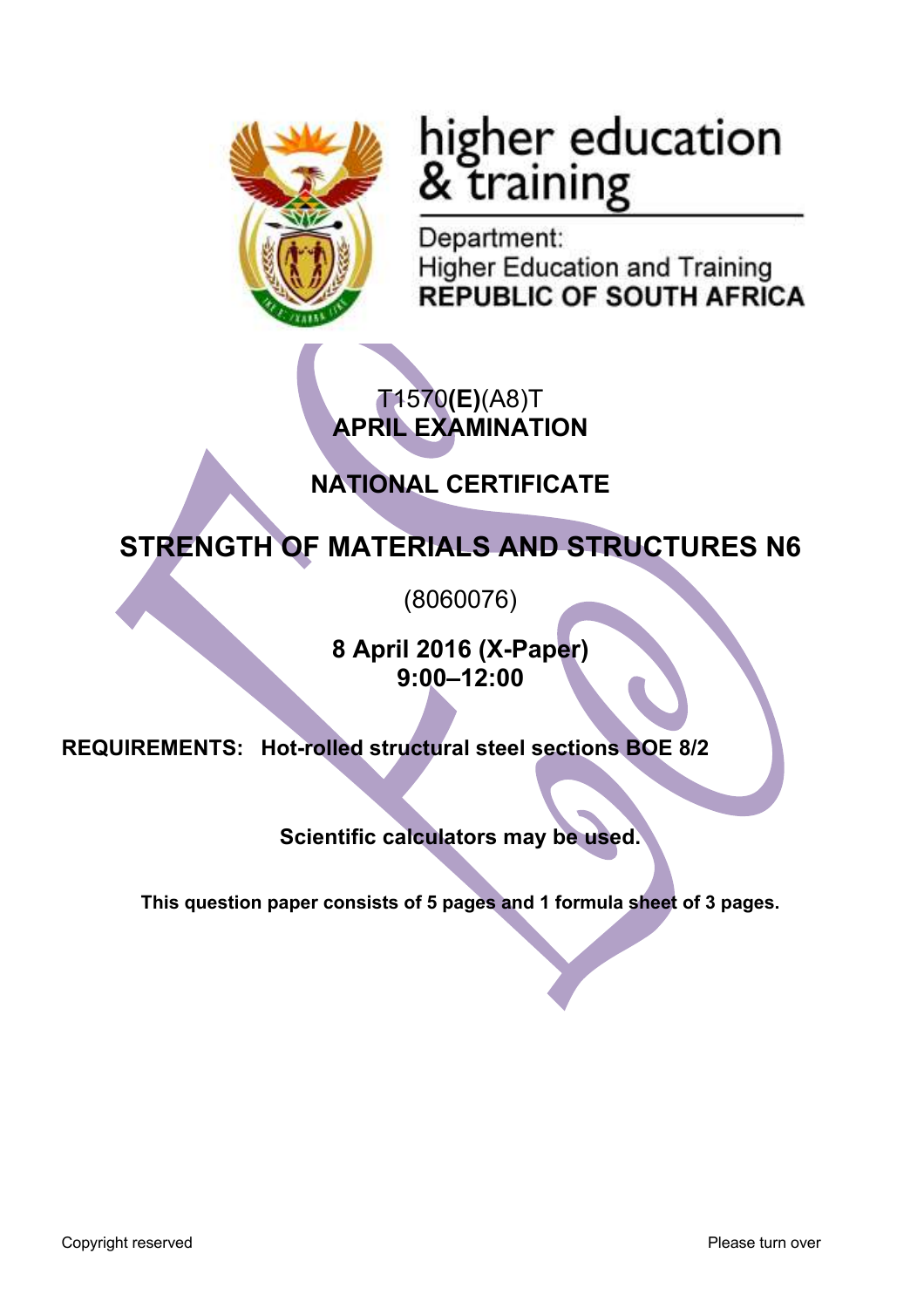## **DEPARTMENT OF HIGHER EDUCATION AND TRAINING REPUBLIC OF SOUTH AFRICA**

NATIONAL CERTIFICATE STRENGTH OF MATERIALS AND STRUCTURES N6 TIME: 3 HOURS MARKS: 100

#### **INSTRUCTIONS AND INFORMATION**

- 1. Answer ALL the questions.
- 2. Read ALL the questions carefully.
- 3. Number the answers according to the numbering system used in this question paper.
- 4. Rule off across the page on completion of each question.
- 5. Start each question on a NEW page.
- 6. Write neatly and legibly.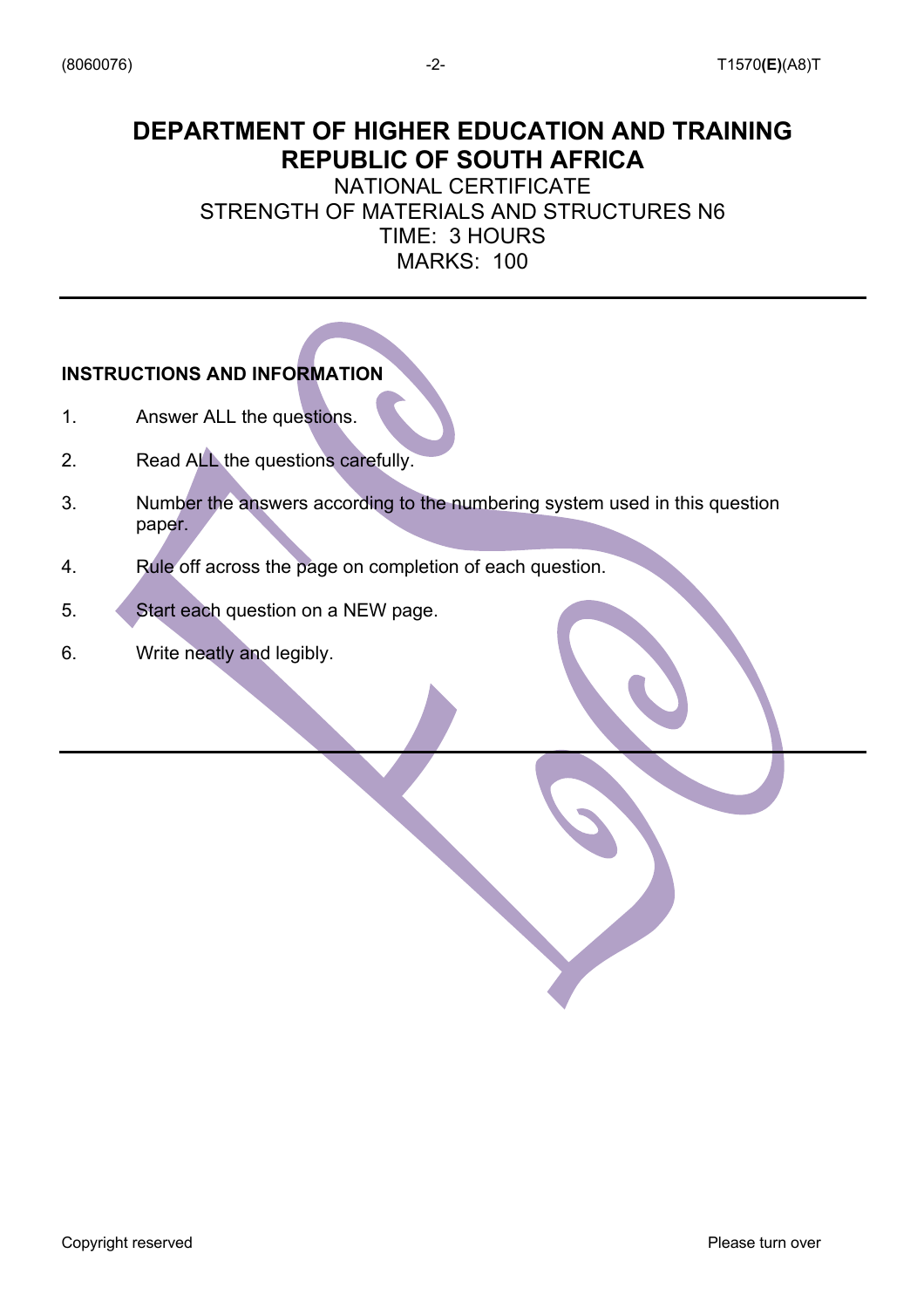#### **QUESTION 1: THICK CYLINDERS**

A steel cylinder with an outer diameter of 300 mm is shrunk onto another steel cylinder with an inner diameter of 100 mm and an outer diameter of 200 mm. The limit for the hoop stress for the inner cylinder is 180 MPa and the hoop stress for the outer cylinder is limited to 200 MPa.

Young's modulus for steel is 200 GPa and Poisson's ratio is 0,3.

Calculate the following:

| $11$ | The maximum allowable pressure at the contact diameter |      |
|------|--------------------------------------------------------|------|
| 1.2  | The change in the inner diameter of the inner cylinder |      |
|      |                                                        | [13] |

#### **QUESTION 2: BENDING AND DEFLECTION**

A parallel flange I-section 406 x 178 x 74,8 kg/m is simply supported over a total length of 4 m. The maximum allowable bending stress in the material is 180 MPa and Young's modulus is 200 GPa. The deflection is limited to 11 mm.

Calculate the following:

| 2.1 | The maximum distributed load that can be supported (consider both limits)                                  |             |
|-----|------------------------------------------------------------------------------------------------------------|-------------|
| 2.2 | The actual stress and deflection due to the calculated distributed load                                    | (3)         |
| 2.3 | The force in a prop if it is placed in the middle of the beam and if it is 3 mm<br>lower than the supports | (3)<br>[13] |

#### **QUESTION 3: COMBINED BENDING AND DIRECT STRESS**

A beam consisting of a channel of 300 x 100 x 46,2 kg/m is simply supported at its ends over a length of 4 m. The channel is loaded with its longest side vertical and it supports a concentrated load of 40 kN at 1 m from the one support. In addition to the vertical load it also supports a horizontal tensile load of 60 kN that is applied on the centroid of the channel. (Ignore the weight of the channel.)

Calculate the following:

| 3.1 | The resultant stresses on the top and bottom of the beam (state the nature) | (9) |
|-----|-----------------------------------------------------------------------------|-----|
|-----|-----------------------------------------------------------------------------|-----|

3.2 The position of the neutral axis from the top of the beam and indicate this on a stress distribution diagram (4)

**[13]**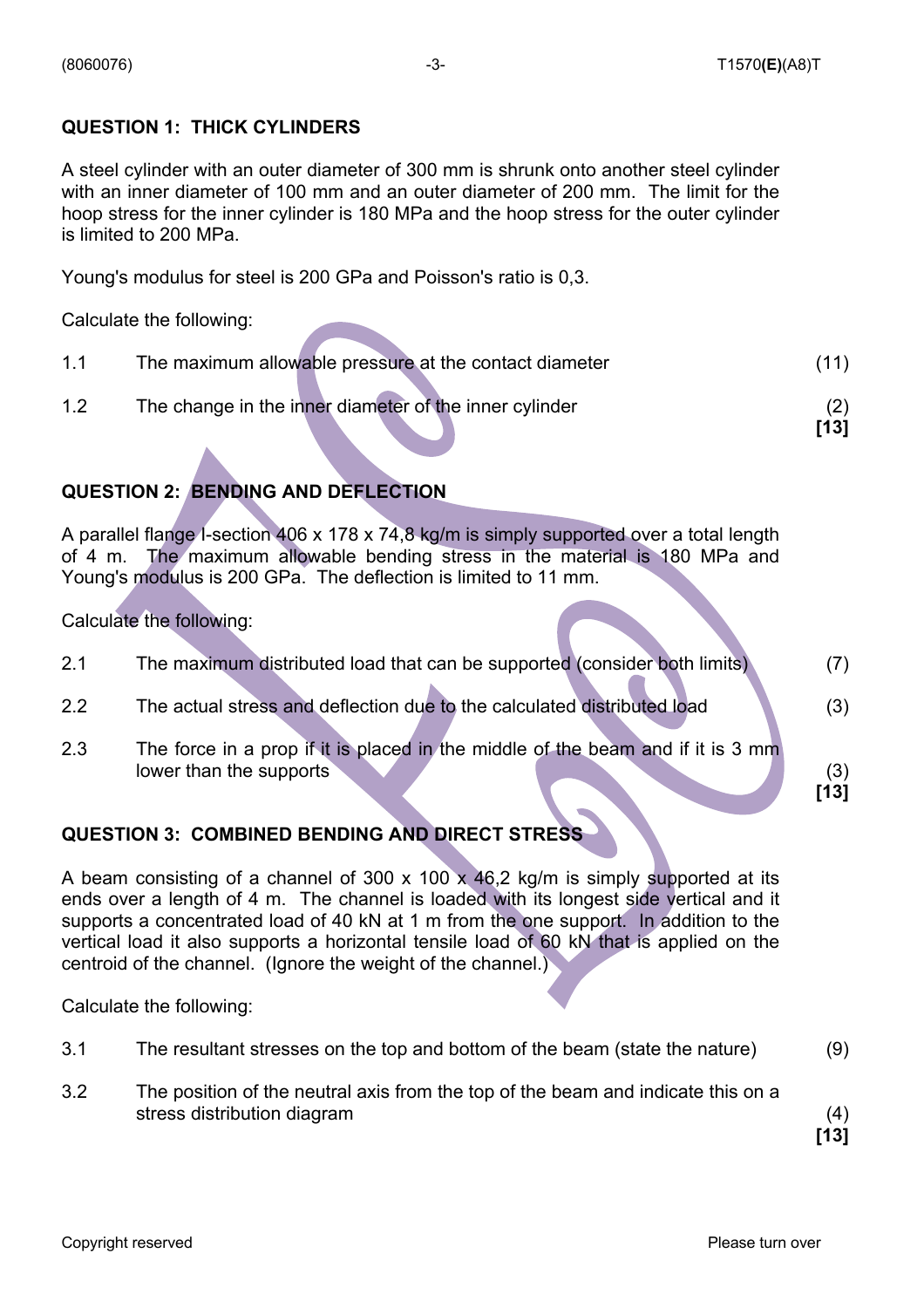#### **QUESTION 4: RETAINING WALLS**

A retaining wall with a right angle triangle cross-section retains water against its vertical face for its full height of 5 m. The density of the wall material is 2 400 kg/m<sup>3</sup> and the coefficient of friction for the base is 0,4. Consider 1 m length of the wall.

Calculate the following:

| 4.1 | The base width if no tension is allowed in the wall                      |             |
|-----|--------------------------------------------------------------------------|-------------|
| 4.2 | The factor of safety for overturning and state if it is within the limit | (4)         |
| 4.3 | The factor of safety for sliding and state if it is within the limit     | (3)<br>[13] |
|     |                                                                          |             |

#### **QUESTION 5: FORCES IN STRUCTURAL FRAMEWORKS**

The legs of a tripod are each 6 m long and are placed to form an isosceles triangle ABC with  $AB = AC = 5$  m and  $BC = 6$  m. The tripod supports a load of 30 kN from the apex. Use a scale of 1 cm = 1 m for the space diagram and 1 cm = 5 kN for the vector diagram.

| 5.1 |  | Draw a side and top view of the tripod to the given scale. |  |  |  |
|-----|--|------------------------------------------------------------|--|--|--|
|     |  |                                                            |  |  |  |

5.2 Draw vector diagrams to the given scale and determine the force in each leg. (7)

#### **QUESTION 6: REINFORCED CONCRETE**

A steel reinforced beam is simply supported at its ends. The T-beam has a flange that is 500 mm wide and 80 mm thick. The web is 200 mm wide and the effective depth of the reinforcement is 600 mm from the top of the beam. The area of the reinforcement is 200 mm2. The maximum allowable stresses for the steel and concrete are 140 MPa and 5,2 MPa respectively. Assume the modular ratio is 15.

Calculate the following:

|     |                                                                           | '151 |
|-----|---------------------------------------------------------------------------|------|
| 6.5 | The actual moment of resistance of the steel                              | (2)  |
| 6.4 | The actual moment of resistance of the concrete                           | (2)  |
| 6.3 | The actual stress in the concrete                                         | (2)  |
| 6.2 | The maximum bending moment that the beam can handle                       | (5)  |
| 6.1 | The position of the neutral axis by taking moments about the neutral axis | (4)  |

 **[9]**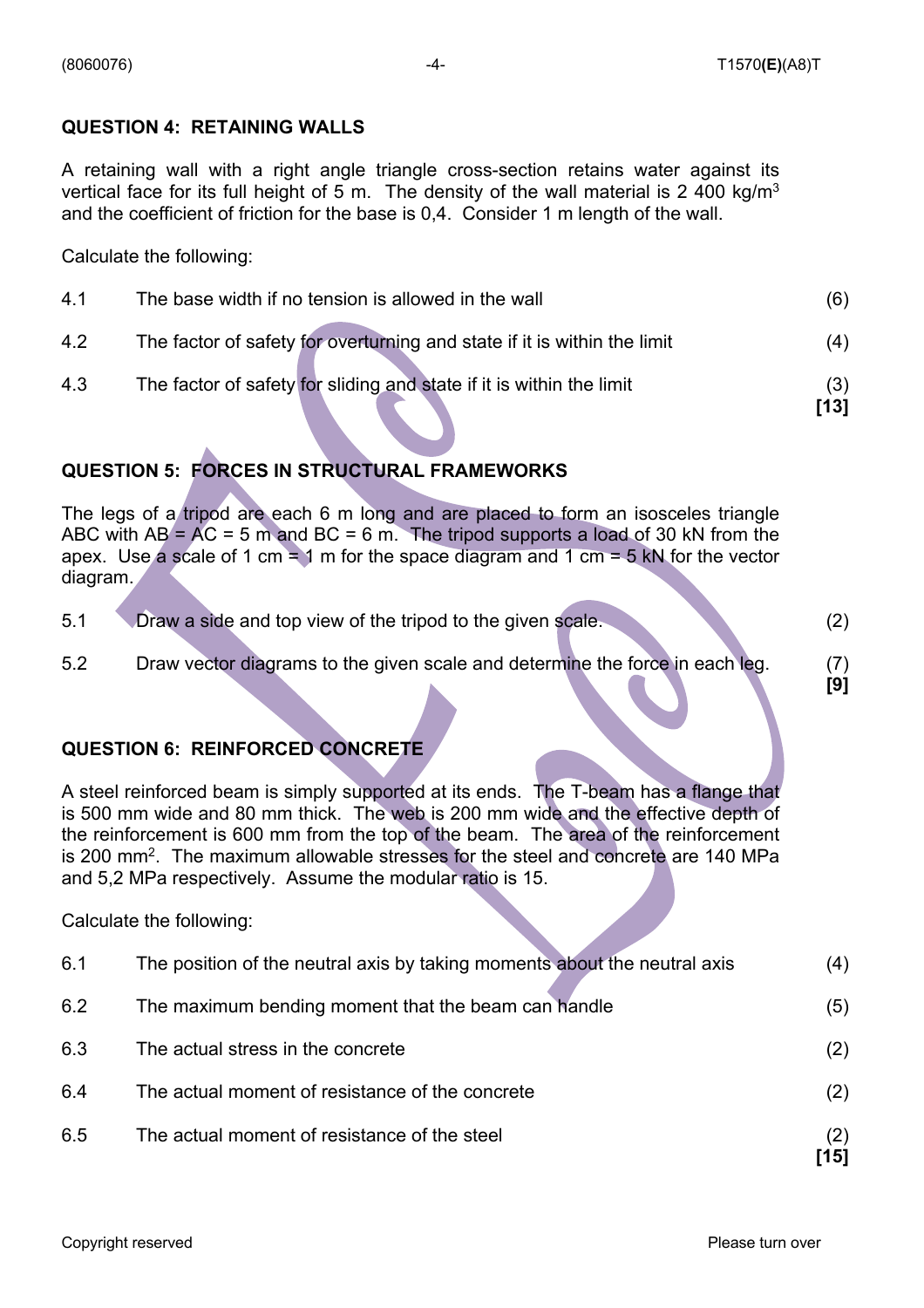#### **QUESTION 7: TENSION IN CABLES**

A cable hangs between supports which differ 7 m in length. The turning point of the cable is 6 m below the lowest support. The cable has a weight of 10 N/m and the tension at the turning point is 250 N.

Calculate the following:

|     |                                                                | [14] |
|-----|----------------------------------------------------------------|------|
| 7.4 | The distance from the turning point where the tension is 350 N | (3)  |
| 7.3 | The distance between the supports                              | (3)  |
| 7.2 | The length of the cable                                        | (3)  |
| 7.1 | The tension at the TWO supports                                | (5)  |

#### **QUESTION 8: COMBINED BENDING AND TWISTING OF SHAFTS**

A hollow shaft with an outside diameter of 100 mm and an inside diameter of 50 mm transmits power at 300 r/min while supporting a bending moment of 5 kNm. The maximum torque exceeds the average torque by 15%. The bending stress is limited to 100 MPa.

Calculate the following:

- 8.1 The equivalent bending moment
- 8.2 The equivalent torque
- 8.3 The maximum allowed torque
- 8.4 The shear stress in the shaft
- 8.5 The maximum power that can be transmitted

- (5 x 2) **[10]**
- **TOTAL: 100**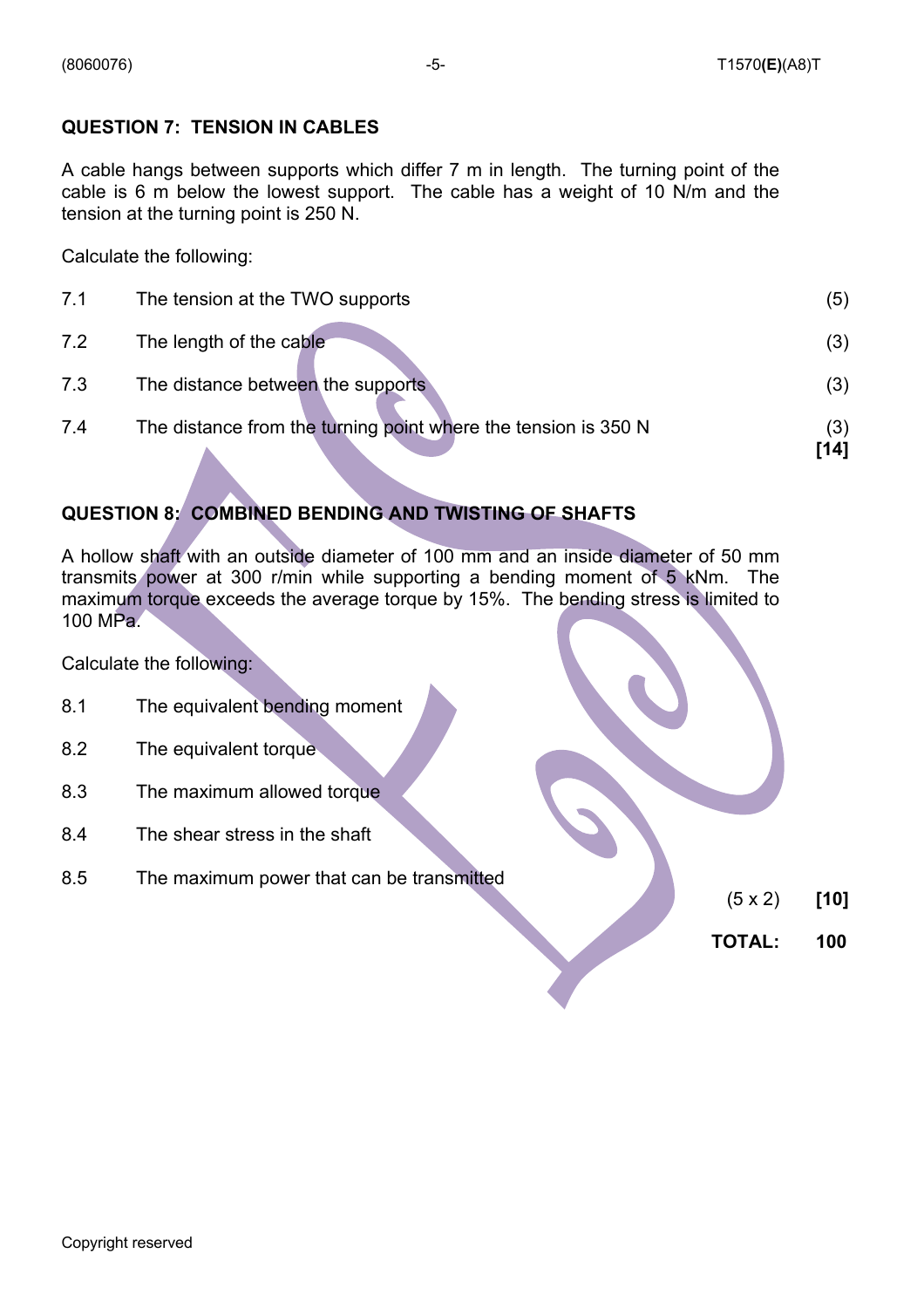### **STRENGTH OF MATERIALS AND STRUCTURES N6**

#### **FORMULA SHEET**

Any applicable equation or formula may be used.

$$
\sigma_R = a + \frac{b}{x^2}
$$
\n
$$
\sigma_H = a - \frac{b}{x^2}
$$
\n
$$
\sigma_H = a - \frac{b}{x^2}
$$
\n
$$
\sigma_H = a - \frac{b}{x^2}
$$
\n
$$
\sigma_H = a - \frac{b}{x^2}
$$
\n
$$
\sigma_H = a - \frac{b}{x^2}
$$
\n
$$
\sigma_H = a - \frac{b}{x^2}
$$
\n
$$
\sigma_H = a - \frac{b}{x^2}
$$
\n
$$
\sigma_H = a - \frac{b}{x^2}
$$
\n
$$
\sigma_H = a - \frac{b}{x^2}
$$
\n
$$
\sigma_H = a - \frac{b}{x^2}
$$
\n
$$
\sigma_H = a - \frac{b}{x^2}
$$
\n
$$
\sigma_H = a - \frac{b}{x^2}
$$
\n
$$
\sigma_H = a - \frac{b}{x^2}
$$
\n
$$
\sigma_H = a - \frac{b}{x^2}
$$
\n
$$
\sigma_H = a - \frac{b}{x^2}
$$
\n
$$
\sigma_H = a - \frac{b}{x^2}
$$
\n
$$
\sigma_H = a - \frac{b}{x^2}
$$
\n
$$
\sigma_H = a - \frac{b}{x^2}
$$
\n
$$
\sigma_H = a - \frac{b}{x^2}
$$
\n
$$
\sigma_H = a - \frac{b}{x^2}
$$
\n
$$
\sigma_H = a - \frac{b}{x}
$$
\n
$$
\sigma_H = a - \frac{b}{x}
$$
\n
$$
\sigma_H = a - \frac{b}{x}
$$
\n
$$
\sigma_H = a - \frac{b}{x}
$$
\n
$$
\sigma_H = a - \frac{b}{x}
$$
\n
$$
\sigma_H = a - \frac{b}{x}
$$
\n
$$
\sigma_H = a - \frac{b}{x}
$$
\n
$$
\sigma_H = a - \frac{b}{x}
$$
\n
$$
\sigma_H = a - \frac{b}{x}
$$
\n
$$
\sigma_H = a - \frac{b}{x}
$$
\n
$$
\sigma_H = a - \frac{b}{x}
$$
\n
$$
\sigma_H = a - \frac{b}{x}
$$
\n
$$
\sigma_H = a - \frac{b}{x}
$$
\n
$$
\sigma_H =
$$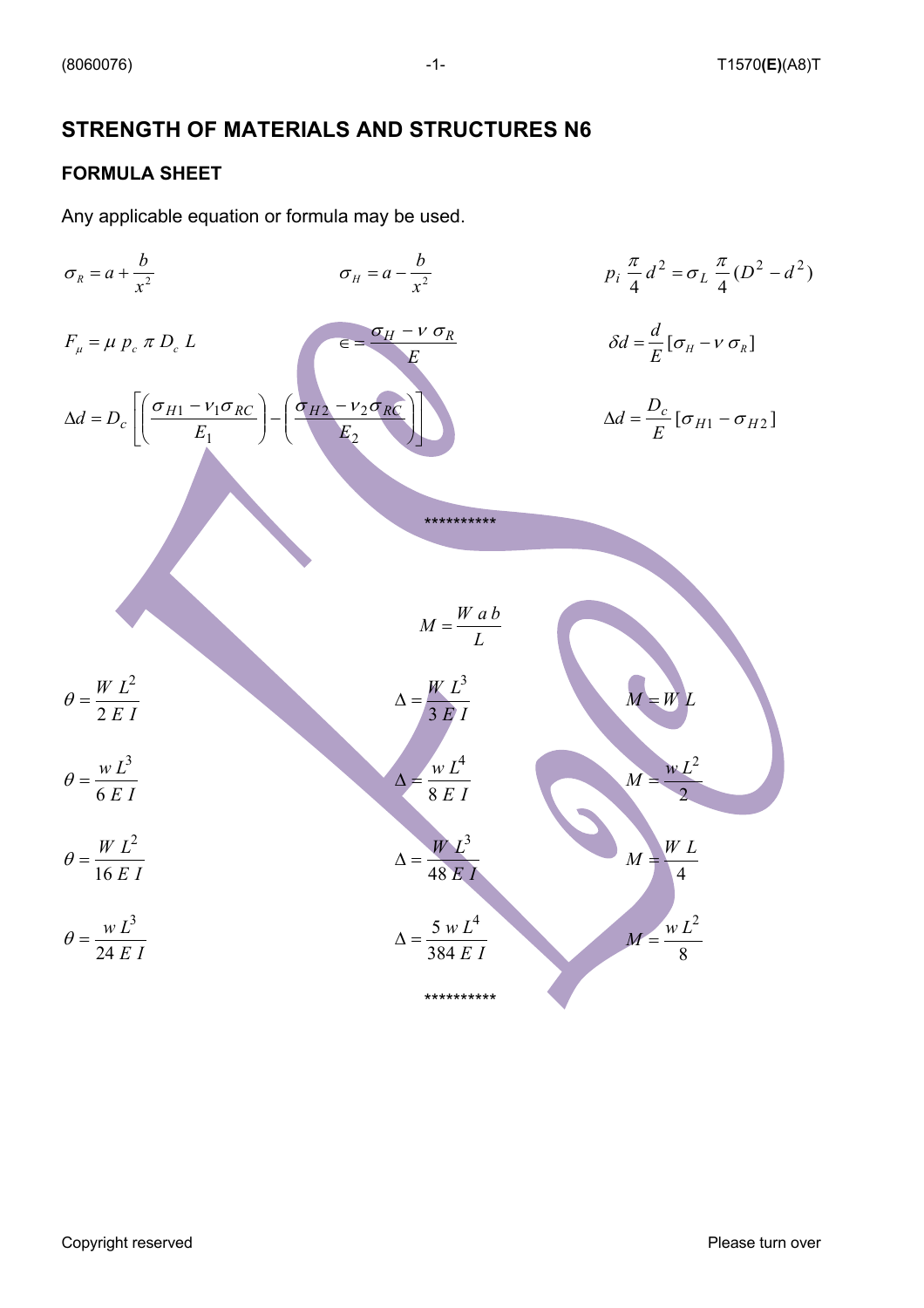$$
F_w = \frac{1}{2} \rho g H^2
$$
  
\n
$$
F_g = \frac{1}{2} C_\mu \rho g H^2
$$
  
\n
$$
F_p = C_\mu p H
$$
  
\n
$$
C_\mu = \frac{1 - \sin \phi}{1 + \sin \phi}
$$
  
\n
$$
Vx + \Sigma F - M = \Sigma W - M
$$
  
\n
$$
\sigma_r = \frac{2V}{B} \pm \frac{6V e}{B^2}
$$
  
\n
$$
\sigma_r = \frac{2V}{3x}
$$
 (x = distance from too)  
\n
$$
V.F./F.O.S. = \frac{2W - M}{\Sigma F - M} V.F/F.O.S. = \frac{\sigma_{U}}{\sigma_{U}} \sigma_{U} r.F. = \frac{F_\mu}{\Sigma F - F \sigma r c e s}
$$
  
\n
$$
M = \frac{W}{8} [L - \epsilon]^2
$$
  
\n
$$
d = \frac{\sigma_1}{\rho g} \left[ \frac{1 + \sin \phi}{1 + \sin \phi} \right]^2
$$
  
\n
$$
F = \frac{W}{2} [L - \epsilon]^2
$$
  
\n
$$
M = \frac{W}{8} [L - \epsilon]^2
$$
  
\n
$$
\sigma_x = \frac{m(d - n)}{n}
$$
  
\n
$$
M = \frac{1}{2} \sigma_c b n t_a M = \sigma_x A, \ell_a
$$
  
\n
$$
m A_3 (d - n) = A_1 \left( n - \frac{t}{2} \right) + A_2 \left( \frac{n - t}{2} \right)
$$
  
\n
$$
M_s = \sigma_s A_s (d - n) M_c = \left[ \frac{1}{2} \sigma_c b n \left( \frac{2}{3} n \right) \right] - \left[ \frac{1}{2} \sigma_{cl} (b - e) (n - t) \left( \frac{2}{3} (n - t) \right) \right]
$$
  
\n
$$
M_{Mox} = M_s + M_c
$$